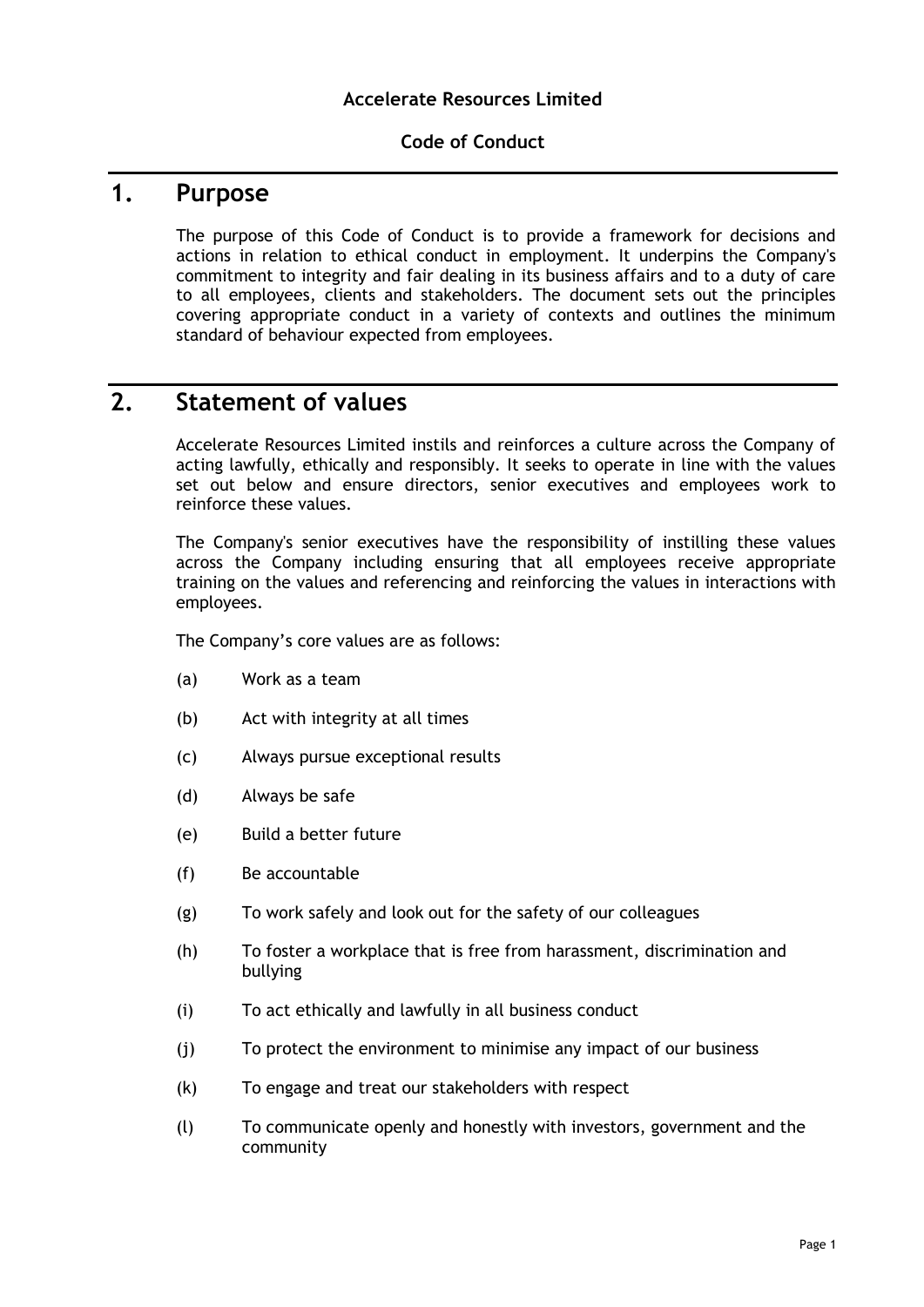## **3. Accountabilities**

#### **3.1 Managers and supervisors**

Managers and supervisors are responsible and accountable for:

- (a) undertaking their duties and behaving in a manner that is consistent with the provisions of the Code of Conduct;
- (b) the effective implementation, promotion and support of the Code of Conduct in their areas of responsibility; and
- (c) ensuring employees under their control understand and follow the provisions outlined in the Code of Conduct.

#### **3.2 Employees**

All employees are responsible for:

- (a) undertaking their duties in a manner that is consistent with the provisions of the Code of Conduct;
- (b) reporting suspected corrupt conduct; and
- (c) reporting any departure from the Code of Conduct by themselves or others.

#### **4. Personal and professional behaviour**

When carrying out your duties, you should:

- (a) behave honestly and with integrity and report other employees who are behaving dishonestly;
- (b) carry out your work with integrity and to a high standard and in particular, commit to the Company's policy of producing quality goods and services;
- (c) operate within the law at all times;
- (d) follow the policies of the Company; and
- (e) act in an appropriate business-like manner when representing the Company in public forums.

## **5. Conflict of interest**

Potential for conflict of interest arises when it is likely that you could be influenced, or it could be perceived that you are influenced by a personal interest when carrying out your duties. Conflicts of interest that lead to biased decision making may constitute corrupt conduct.

- (a) Some situations that may give rise to a conflict of interest include situations where you have:
	- (i) financial interests in a matter the Company deals with or you are aware that your friends or relatives have a financial interest in the matter;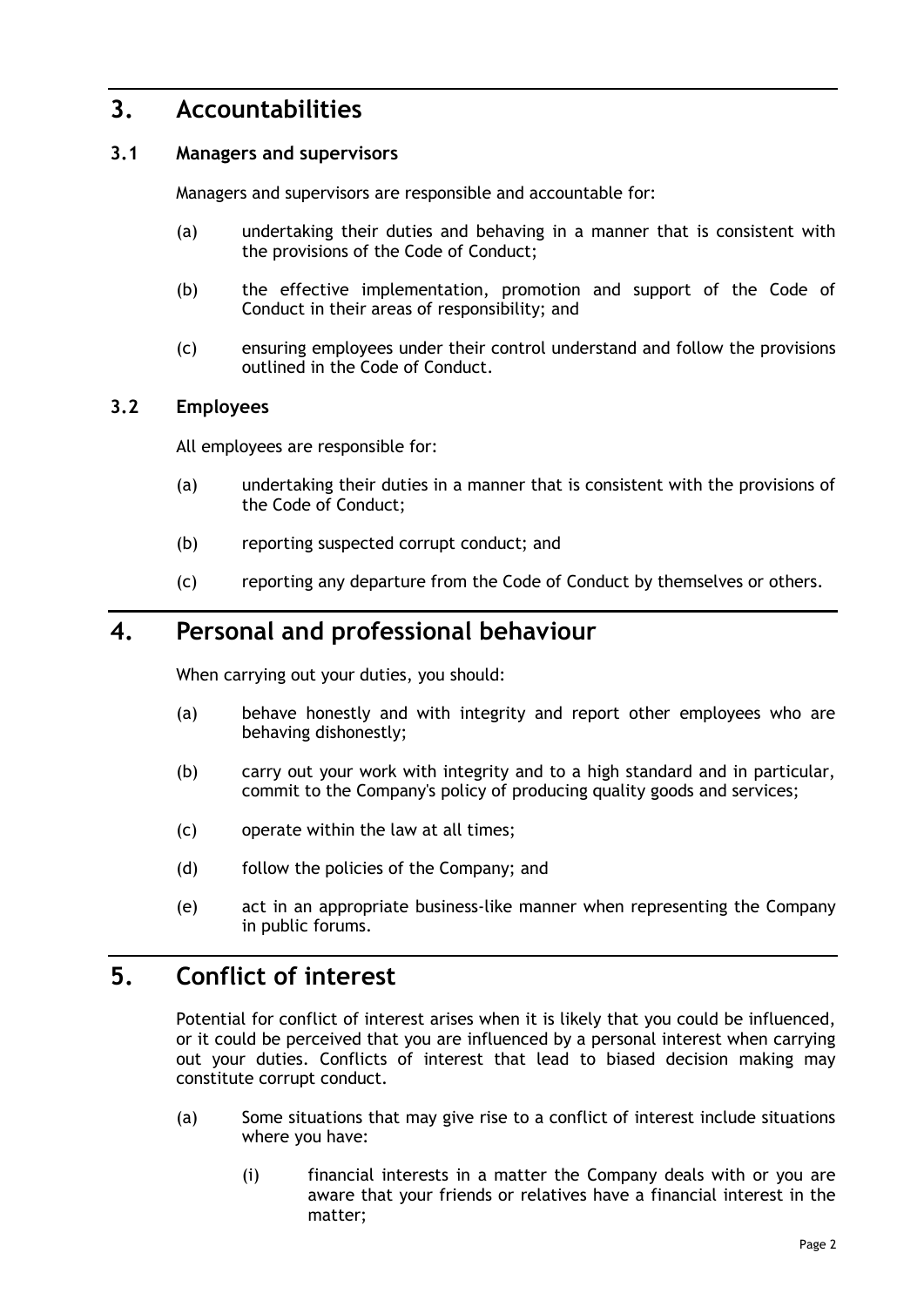- (ii) directorships/management of outside organisations;
- (iii) membership of boards of outside organisations;
- (iv) personal relationships with people the Company is dealing with which go beyond the level of a professional working relationship;
- (v) secondary employment, business, commercial, or other activities outside of the workplace which impacts on your duty and obligations to the Company;
- (vi) access to information that can be used for personal gain; and
- (vii) offer of an inducement.
- (b) You may often be the only person aware of the potential for conflict. It is your responsibility to avoid any conflict from arising that could compromise your ability to perform your duties impartially. You must report any potential or actual conflicts of interest to your manager.
- (c) If you are uncertain whether a conflict exists, you should discuss that matter with your manager and attempt to resolve any conflicts that may exist.
- (d) You must not submit or accept any bribe, or other improper inducement. Any such inducements are to be reported to your manager.

#### **6. Public and media comment**

- (a) Individuals have a right to give their opinions on political and social issues in their private capacity as members of the community.
- (b) Employees must not make official comment on matters relating to the Company unless they are:
	- (i) authorised to do so by the Managing Director; or
	- (ii) giving evidence in court; or
	- (iii) otherwise authorised or required to by law.
- (c) Employees must not release unpublished or privileged information unless they have the authority to do so from the Managing Director.
- (d) The above restrictions apply except where prohibited by law, for example in relation to "whistleblowing".

# **7. Use of Company resources**

Requests to use Company resources outside core business time should be referred to management for approval.

If employees are authorised to use Company resources outside core business times they must take responsibility for maintaining, replacing, and safeguarding the property and following any special directions or conditions that apply.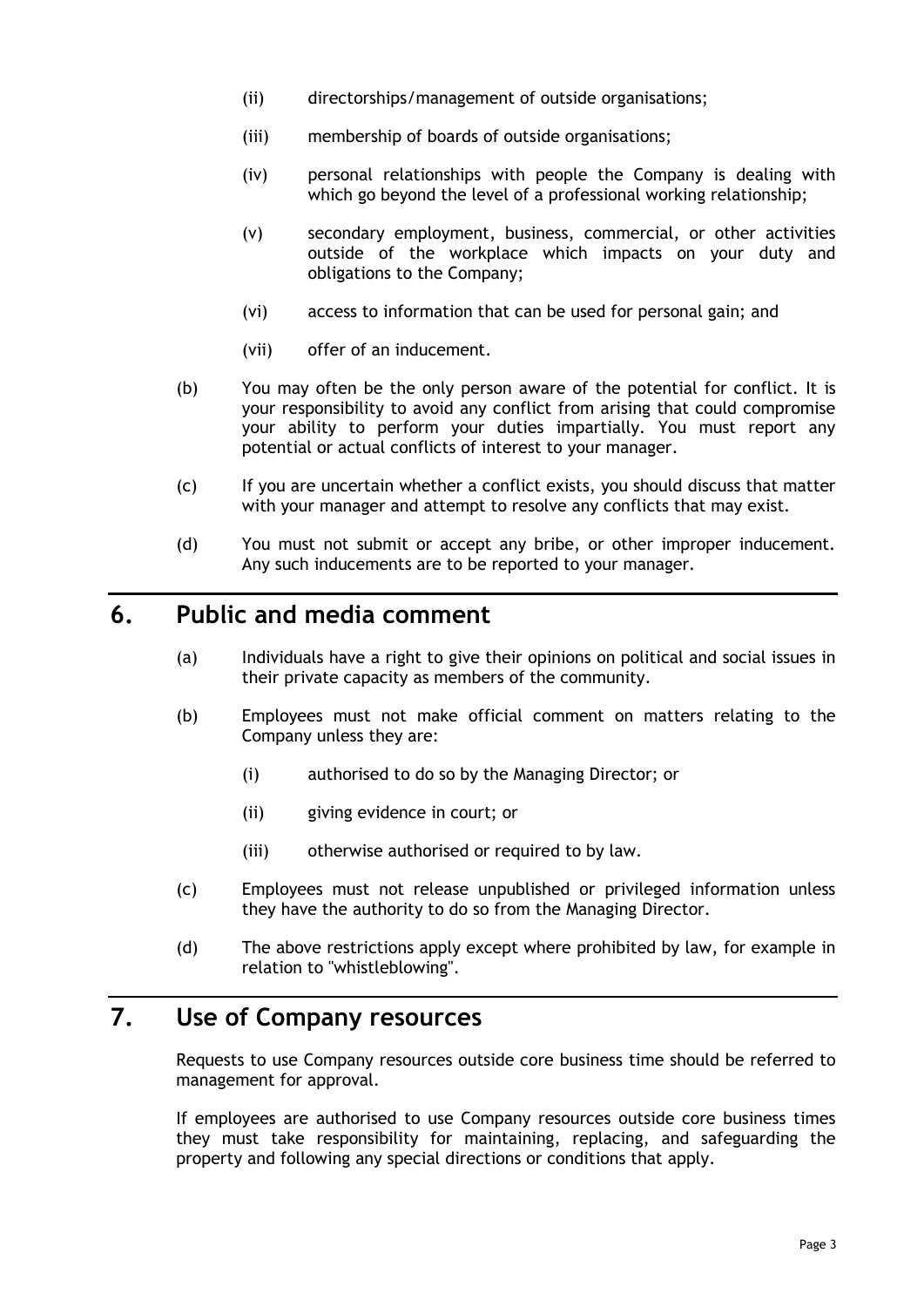Employees using Company resources without obtaining prior approval could face disciplinary and/or criminal action. Company resources are not to be used for any private commercial purposes.

## **8. Security of information**

Employees are to make sure that confidential and sensitive information cannot be accessed by unauthorised persons. Sensitive material should be securely stored overnight or when unattended. Employees must ensure that confidential information is only disclosed or discussed with people who are authorised to have access to it. It is considered a serious act of misconduct to deliberately release confidential documents or information to unauthorised persons, and may incur disciplinary action.

# **9. Intellectual property/copyright**

Intellectual property includes the rights relating to scientific discoveries, industrial designs, trademarks, service marks, commercial names ad designations, and inventions and is valuable to the Company.

The Company is the owner of intellectual property created by employees in the course of their employment unless a specific prior agreement has been made. Employees must obtain written permission to use any such intellectual property from the Company Secretary/Group Legal Counsel before making any use of that property for purposes other than as required in their role as employee.

## **10. Discrimination and harassment**

Employees must not harass, discriminate, or support others who harass and discriminate against colleagues or members of the public on the grounds of sex, pregnancy, marital status, age, race (including their colour, nationality, descent, ethnic or religious background), physical or intellectual impairment, homosexuality or transgender.

Such harassment or discrimination may constitute an offence under legislation. Managers should understand and apply the principles of Equal Employment Opportunity.

### **11. Corrupt conduct**

Corrupt conduct involves the dishonest or partial use of power or position which results in one person/group being advantaged over another. Corruption can take many forms including, but not limited to:

- (a) official misconduct;
- (b) bribery and blackmail;
- (c) unauthorised use of confidential information;
- (d) fraud; and
- (e) theft.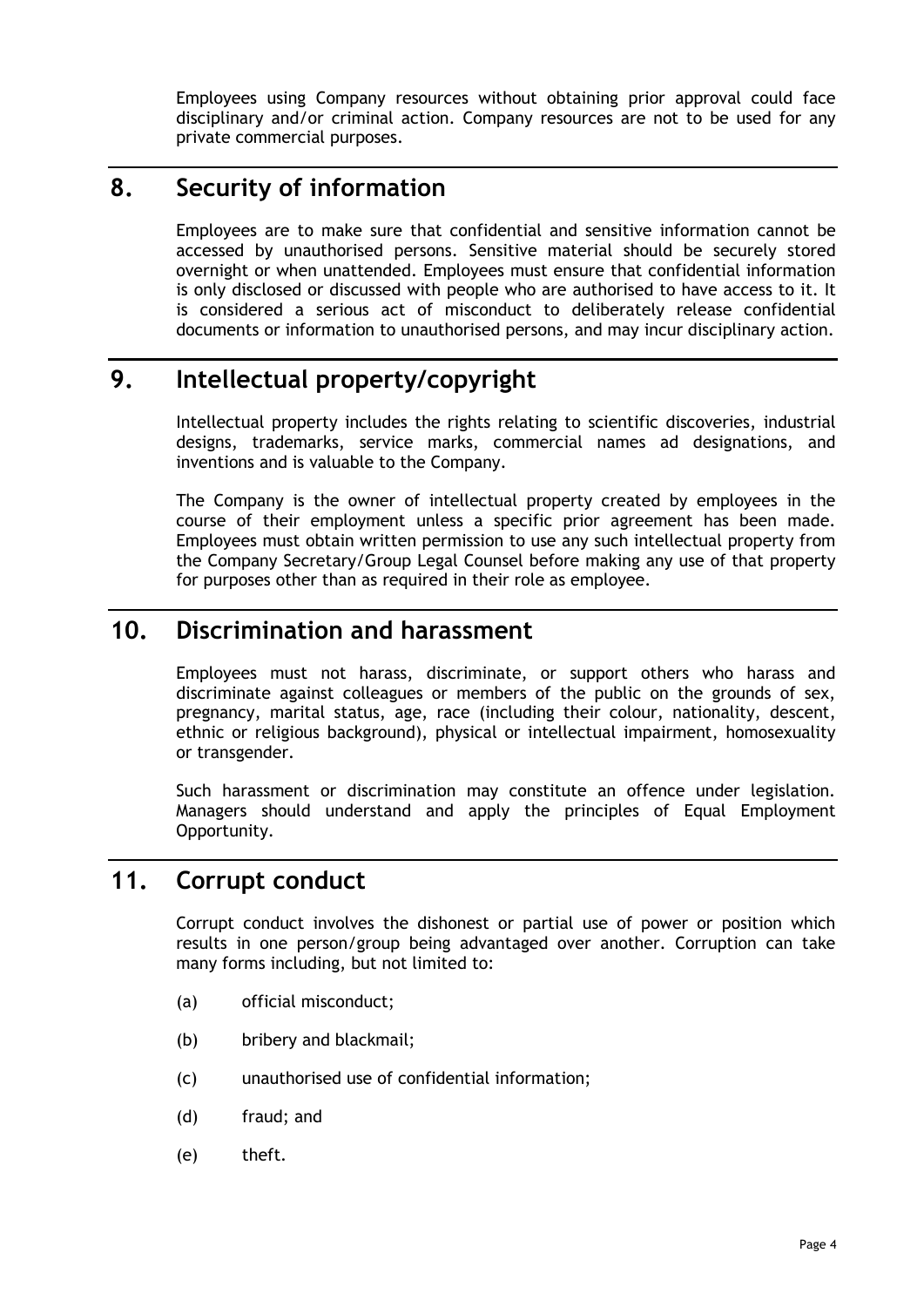Corrupt conduct will not be tolerated by the Company. Disciplinary action up to and including dismissal will be taken in the event of any employee participating in corrupt conduct.

# **12. Occupational health and safety**

It is the responsibility of all employees to act in accordance with occupational health and safety legislation, regulations and policies applicable to their respective organisations and to use security and safety equipment provided.

Specifically all employees are responsible for safety in their work area by:

- (a) following the safety and security directives of management;
- (b) advising management of areas where there is potential problem in safety and reporting suspicious occurrences; and
- (c) minimising risks in the workplace.

#### **13. Legislation**

It is essential that all employees comply with the laws and regulations of the countries in which we operate. Violations of such laws may have serious consequences for the Company and any individuals concerned. Any known violation must be reported immediately to management.

#### **14. Fair dealing**

The Company aims to succeed through fair and honest competition and not through unethical or illegal business practices. Each employee should endeavour to deal fairly with the Company's suppliers, customers and other employees.

#### **15. Insider trading**

All employees must observe the Company's Share Trading Policy. In conjunction with the legal prohibition on dealing in the Company's securities when in possession of unpublished price sensitive information, the Company has established specific time periods when Directors, management and employees are permitted to buy and sell the Company's securities.

## **16. Responsibilities to investors**

The Company strives for full, fair and accurate disclosure of financial and other information on a timely basis.

## **17. Breaches of the code of conduct**

Employees should note that breaches of certain sections of this Code of Conduct may be punishable under legislation.

Breaches of this Code of Conduct may lead to disciplinary action. The process for disciplinary action is outlined in Company policies and guidelines, relevant industrial awards and agreements.